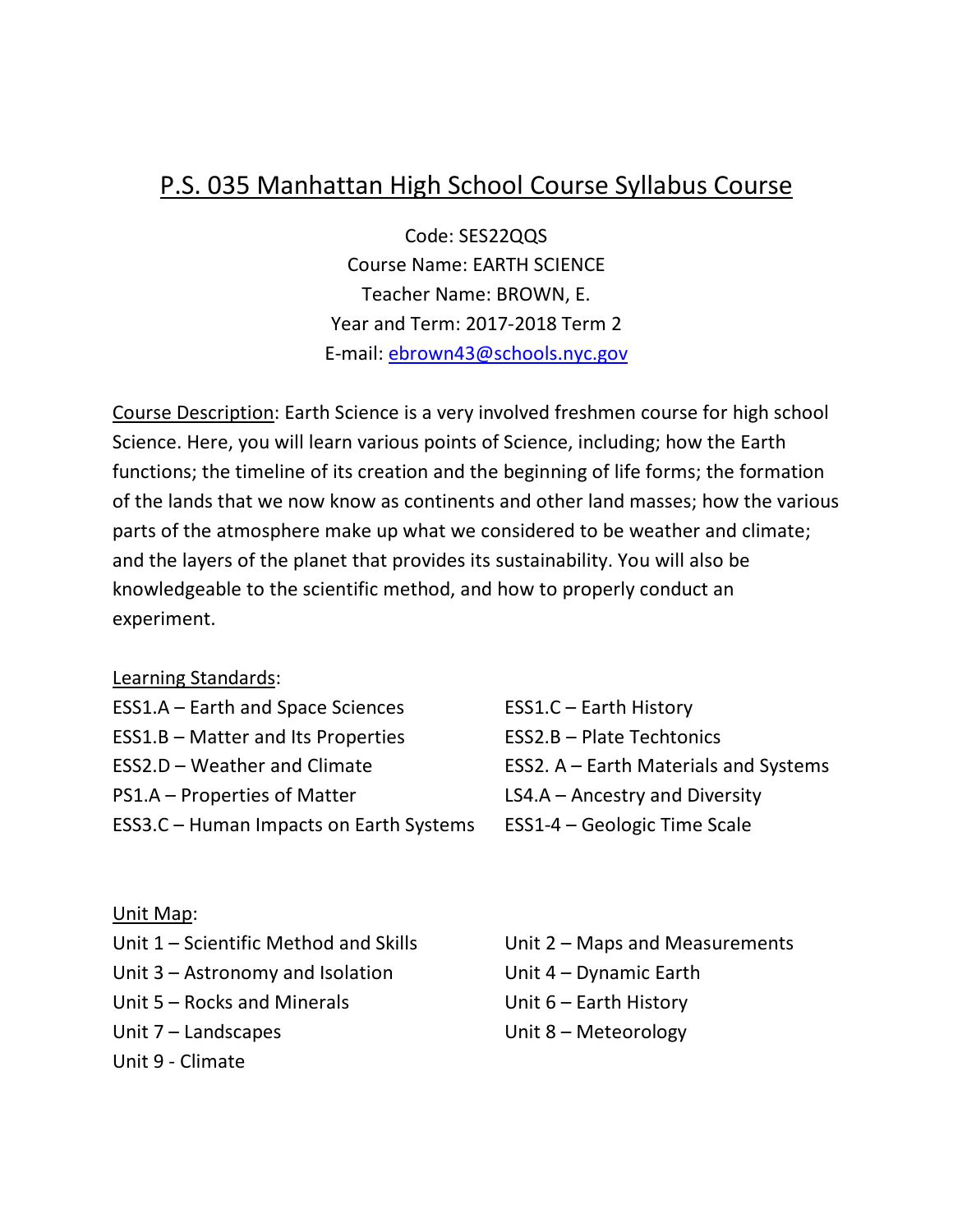## Course Materials: A 3-ring binder (you will be provided this) Separate Notebook (this as well) Pencil/pens (you will also be given these daily, but you are more than encouraged to bring your own)

### Here is how your grade will break down during this course:

Class work (45%): Most of the work that will be done in class will go to your class work. This will include any in-class worksheets, or labs. Some class work may be asked to be completed at home, but for the most part, they will be completed during class.

Quizzes/Exams/Projects (20%): During the course of our studies, you will have a few quizzes and at least one exam or project to complete each marking period. Most quizzes will be either open-note or open-book. Any project or exam assigned to you will be given plenty of preparation time in advance. All projects assigned will have a due date, and anything turned in after that due will be marked off points for lateness.

Notebook (20%): In your separate notebook, all AIMs/Do Now work at the beginning of each lesson will be recorded inside. You will be graded for them periodically, so it is your responsibility to check with instructor if you feel you have missed any. Also, book work done in the class will go inside your notebook and be counted for this part of your grade as well.

Attendance (15%): In order to reasonably get any understanding of what goes on here, you're supposed to attend this class. (As well as all you're other classes!) I don't know how else to emphasize the importance of attending class each day. If you have a legitimate excuse, you are expected to provide it the day after your absence. Otherwise, you will be marked absent for that time you have missed.

The Expectations: Because our class moves at a pretty steady pace, a log of the assignments and work done in class will be posted on the blackboard. It is YOUR responsibility to make sure you are keeping track with your grade. If you were absent